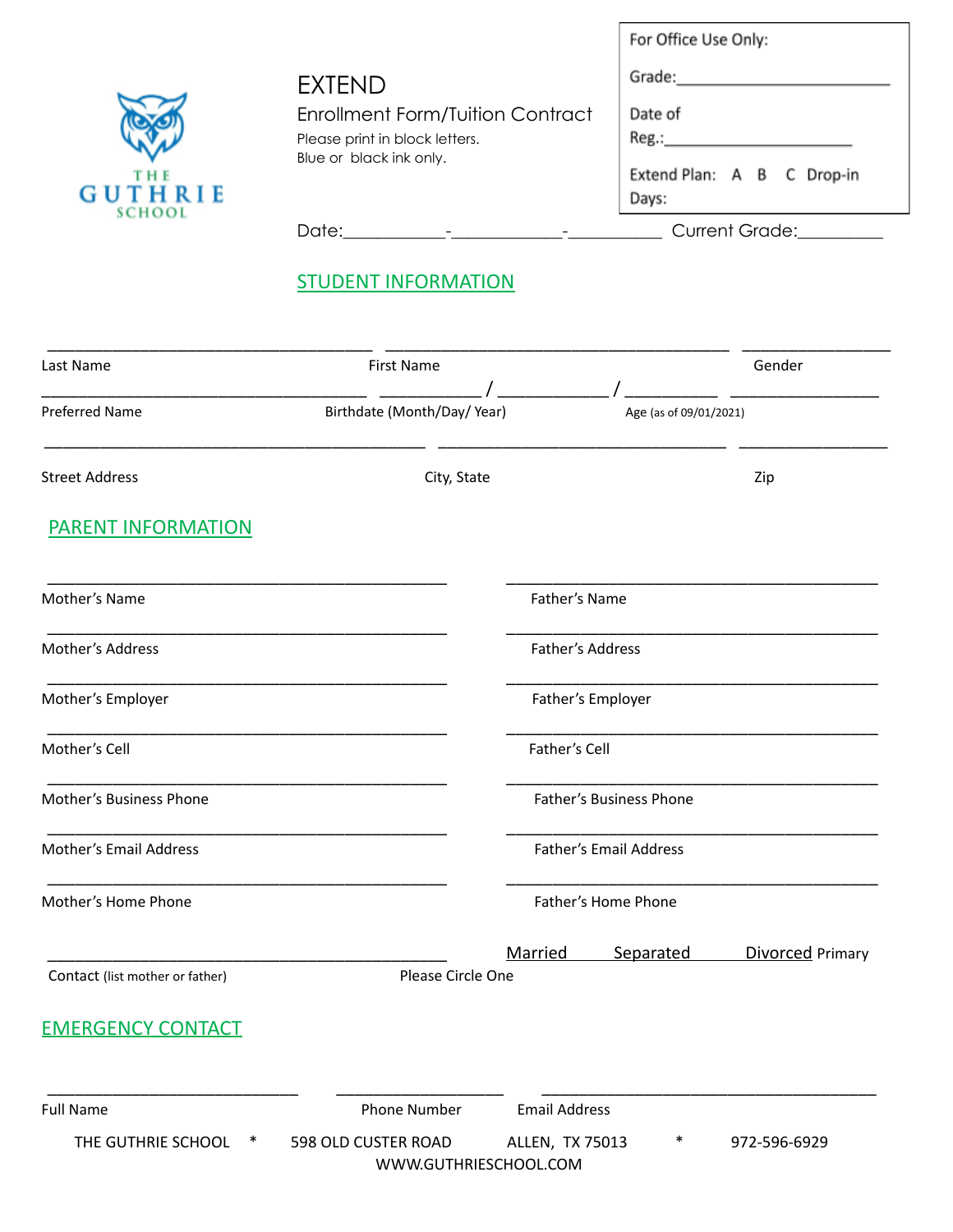## **EXTEND PAYMENT INFORMATION**

- **1.** A \$295 Annual RegistrationFee per student is required.
- **2.** An Annual Supply Fee is required according to the Chart below.

### **PAYMENT PLANS**

- **1. ANNUAL PAYMENT:** EXTEND tuition is calculated annually and may be paid for in full by check or cash at the beginning of the year.
- **2. SEMESTER PAYMENT-** EXTEND tuition may be paid in 2 full payments by cash or check (Fall and Spring Semesters)
- **3. MONTHLY INSTALLMENTS:** EXTEND Tuition may be divided into 9 equal payments are charged by credit card.
	- a. A credit card convenience fee of 3.5% will be added if paying by credit card
	- b. This required a credit card number on file that will automatically be charged the first week of every month.
	- c. Tuition is calculated annually. Although the number of days per month may vary, the tuition charged will remain the same.
	- d. The First payment will be charged the first week of September.
	- e. ALL REMAINING PAYMENTS ARE DUE ON THE FIRST OF EACH MONTH.
	- f. Changing a contract- a contract can ONLY BE CHANGED ON THE FIRST OF THE MONTH. One Month's written notice prior to the first of the month the change will occur is required.

Parents: Please read the following information regarding the EXTEND program:

- Hours and Days: EXTEND runs from 2:45PM-6:00 PM Monday through Friday
- Enrollment is subject to availability
- Changing a Contract- A contract can ONLY BE CHANGED ON THE FIRST OF THE MONTH. One month's written notice is required.
- Late Carpool Pickup: Guthrie School students who have not been picked up 15 minutes past their dismissal time will be sent to EXTEND. The \$15.00/hour rate will be charged to the parent.
- Late Afternoon Pickup: EXTEND ends at 6:00 PM. If a student has not been picked up by 6:05 PM, there will be a charge of \$25 and \$2.00 per minute to your account.
- The EXTEND program operates on all days that The Guthrie School is in session.
- If The Guthrie School closes due to inclement weather, the EXTEND program will not operate.
- As always, it is the aim of The Guthrie School to provide safe and responsible care for students after their school day.

| <b>Circle One</b> | <b>Description</b>                                                                     | <b>Annual Tuition-</b><br>Due Upon<br>Enrollment | <b>Annual Supply</b><br>Fee-Due upon<br>enrollment | <b>Annual Registration</b><br>Fee-Due upon<br>enrollment | Annual<br><b>Transportation Fee-</b><br>Due upon enrollment |
|-------------------|----------------------------------------------------------------------------------------|--------------------------------------------------|----------------------------------------------------|----------------------------------------------------------|-------------------------------------------------------------|
| A                 | $M - F$                                                                                | \$3,850                                          | \$405*                                             | $$295*$                                                  | Included                                                    |
| B                 | M, W, F                                                                                | \$2310                                           | $$245*$                                            | \$295*                                                   | \$750                                                       |
| C                 | T, TH                                                                                  | \$1,725                                          | \$165                                              | \$295*                                                   | \$525                                                       |
| Drop-In           | Drop-in<br>Payment by credit card on only $-$<br>Requires current credit card on file. | \$15.00/hour                                     | <b>NA</b>                                          | $$295*$                                                  | <b>NA</b>                                                   |

. Early Bird Discount: SIGN UP AND PAY IN FULL NO LATER THAN MARCH 12, 2021 TO RECEIVE 50% OFF REGISTRATION AND **SUPPLY FEES.** *The Early Bird Discount does not apply to Drop-in students.*

My child will participate in the EXTEND program as indicated above. I understand that the EXTEND program ends promptly at 6:00PM. I authorize the Guthrie school to charge my account accordingly.

|                    | Student Name: Name and Student Name and Student Name and Student Name and Student Name and Student Name and St<br>Grade: The Grade State                                                                                                                                                                                                                 |                                                                                                                         |                        |   |              |
|--------------------|----------------------------------------------------------------------------------------------------------------------------------------------------------------------------------------------------------------------------------------------------------------------------------------------------------------------------------------------------------|-------------------------------------------------------------------------------------------------------------------------|------------------------|---|--------------|
|                    |                                                                                                                                                                                                                                                                                                                                                          |                                                                                                                         |                        |   |              |
|                    | Parent Name: Name and the contract of the contract of the contract of the contract of the contract of the contract of the contract of the contract of the contract of the contract of the contract of the contract of the cont<br><b>Phone:</b> Phone Property of the Contract of the Contract of the Contract of the Contract of the Contract of the Co |                                                                                                                         |                        |   |              |
|                    |                                                                                                                                                                                                                                                                                                                                                          |                                                                                                                         |                        |   |              |
|                    |                                                                                                                                                                                                                                                                                                                                                          | Payment (please check one): The Annual Payment/ Theory Semester Payment (Fall and Spring)/ Theory Bequal Installments * |                        |   |              |
| THE GUTHRIE SCHOOL | ∗                                                                                                                                                                                                                                                                                                                                                        | 598 OLD CUSTER ROAD                                                                                                     | <b>ALLEN, TX 75013</b> | ∗ | 972-596-6929 |
|                    |                                                                                                                                                                                                                                                                                                                                                          | WWW.GUTHRIESCHOOL.COM                                                                                                   |                        |   |              |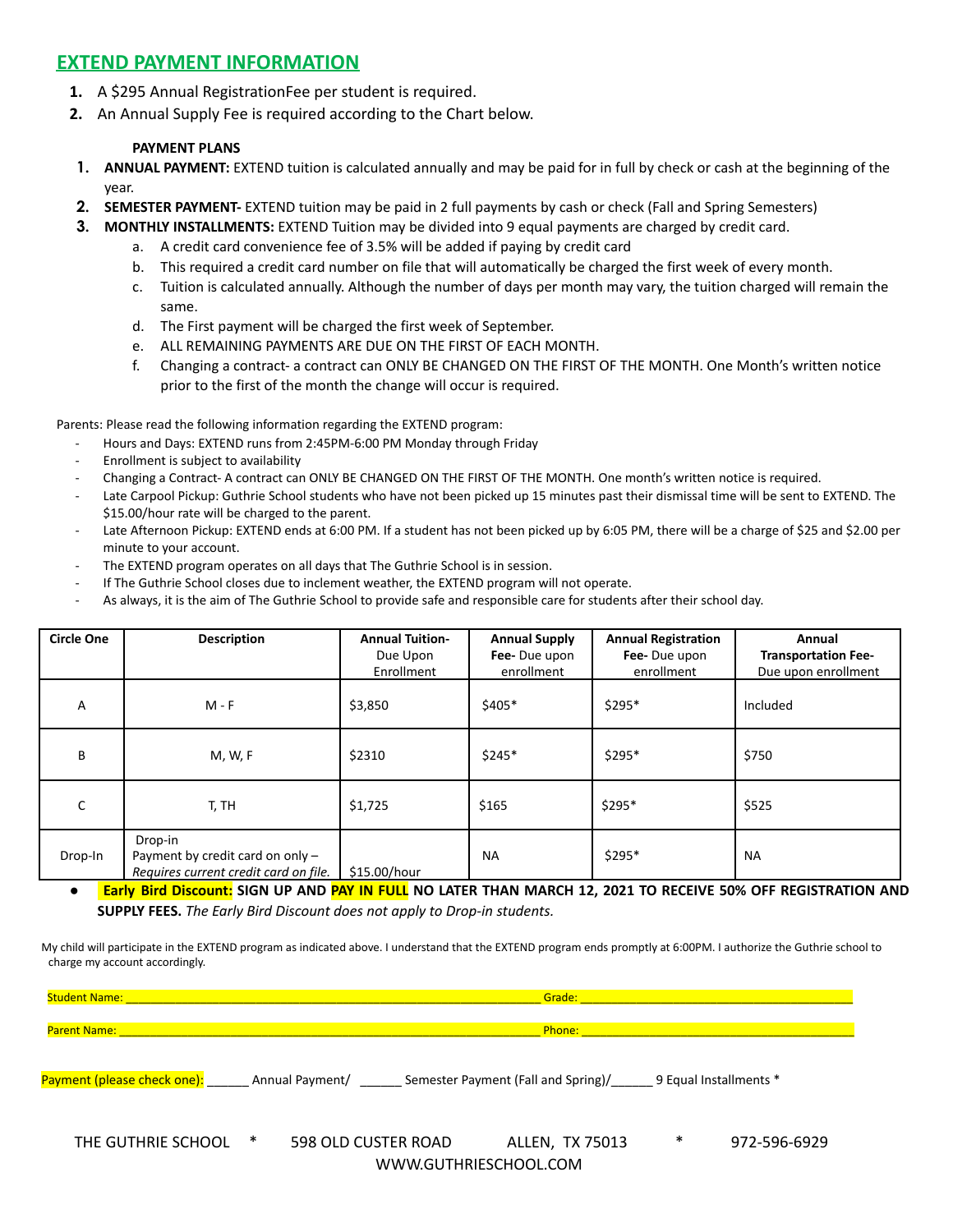This is a legally binding contract. Read it carefully.

This Enrollment and Tuition Contract ('Agreement") is made between the Guthrie School ("School") and the parents/guardians ("Parent," which term includes the singular or plural, as applicable) of the Student named above ("Student"). Parent understands that all persons responsible for paying any of the amounts due under this Agreement must execute the Agreement and that all such persons are jointly and severally liable for the amounts due as set forth herein.

**1**. **Educational Services**: The Guthrie School agrees to provide educational services to Student for the academic year 2021-2022 (August 2020 through May 2021) unless the Student is removed, voluntarily or involuntarily for any reason, including but not limited to the Student being withdrawn, absent, changing residence, health, expulsion, etc. The Guthrie School is not a daycare or childcare facility. The Guthrie School may deliver educational services through whatever means or platforms, including but not limited to distance learning (online) as the Guthrie School deems appropriate in its sole discretion. The Guthrie School does not discriminate in the administration of its admission and education policies on the basis of race, color, religion, sexual orientation, or national or ethnic origin.

**2**. **Enrollment**: Student will be enrolled for the 2021-2022 academic year in the program specified above. This Agreement is valid only for the academic year stated and does not entitle Student to any future enrollment.

**3.Tuition**: Upon enrollment, tuition fees are due for the entire academic year. Tuition is not prorated for any reason, including but not limited to absences, illnesses, vacations, holidays, or withdrawal. Tuition payments may be made with credit cards with an additional 3.5 % processing fee. Fees are due according to the payment plan selected at the time of enrollment. All tuition payments are non-refundable. Parent acknowledges, understands, and agrees that the overhead expenses of the School do not diminish with the departure of some students who have enrolled and that it is impossible for the School to determine at the time of the execution of this Agreement the damages and losses to the School that would occur due to the cancellation/withdrawal of some of the students who have enrolled. Therefore, once this Agreement is entered as indicated by Parent's signature, Parent becomes liable for the full tuition from the date of enrollment through the end of the academic year, even if Student is withdrawn, absent, or is involuntarily separated from the School. No Student records will be released from the School until all tuition and fee payments are paid in full. All tuition and fee payments are non-refundable and non-transferable.

#### **4.Tuition Plan Options**:

| <b>Circle One</b> | Description    | Tuition-<br>Due Upon<br><b>Enrollment</b> | <b>Supply Fee-Due</b><br>upon enrollment | Registration<br>Fee-Due upon<br>enrollment | <b>Transportation Fee-</b><br>Due upon enrollment |
|-------------------|----------------|-------------------------------------------|------------------------------------------|--------------------------------------------|---------------------------------------------------|
| A                 | M-F            | \$3,850                                   | \$405*                                   | \$295*                                     | Included                                          |
| B                 | <b>M, W, F</b> | \$2310                                    | \$245*                                   | \$295*                                     | \$750                                             |
| $\mathsf{c}$      | T,Th           | \$1,725                                   | \$165                                    | \$295*                                     | \$525                                             |
| Drop-in           | Drop-in        | \$15/hr                                   | <b>NA</b>                                | \$295                                      | <b>NA</b>                                         |

**5. School Rules**: Student's enrollment at the School is subject to the general statements, rules, regulations, conditions, traditions, and financial terms contained in the Parent Handbook and other published documents, which may be amended from time to time. Parent acknowledges that Parent and Student must abide by such School rules and guidelines.

**6.Termination of Student's Attendance**: The School has the right to suspend or terminate the attendance of Student for reasons set forth in this Agreement, for reasons set forth in the Parent Handbook (or other published document), for reasons that the School administration considers detrimental to the School community, Student, or to other students of the School, or for the Parent's failure to pay all or any part of the Parent's financial obligations for Student's attendance (including any amounts charged on Student's account with the School).

**7.Transcripts/Records**: All accounts must be paid in full before records and/or transcripts can be released or transferred to other schools. Student will not be allowed to continue to participate in classes, sit for exams, or attend any other program or activities unless tuition and fees are paid by stated deadlines. The School shall have the right to take such legal action as it may deem appropriate to collect all amounts which are not paid when due. In the event that the School takes legal action to enforce the terms of this Agreement, Parent shall be responsible for all costs, including reasonable attorneys' fees and costs (whether incurred before, during, or after the filing of the lawsuit).

THE GUTHRIE SCHOOL \* 598 OLD CUSTER ROAD ALLEN, TX 75013 \* 972-596-6929 WWW.GUTHRIESCHOOL.COM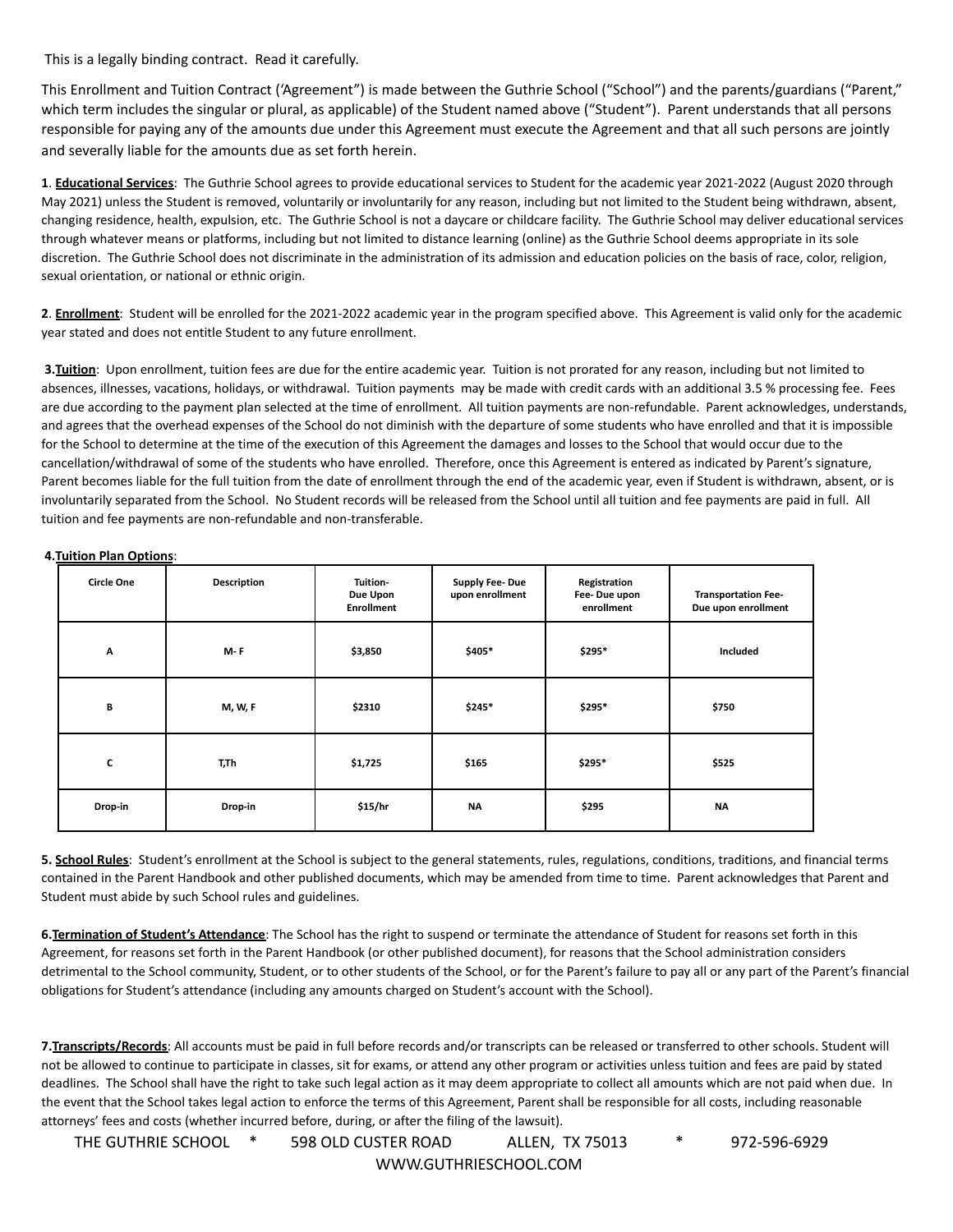**8.School/Family Cooperation**: A positive and constructive relationship between the School and Family (including Student, Parent, and other person associated with them) is essential to the School's educational purpose and responsibilities to its students. If any Family members engage in behavior, communications, or interactions on or off campus, that is disruptive, intimidating, overly aggressive, or reflects a loss of confidence in or is in disagreement with the School's policies, methods of instruction, or discipline, or otherwise interferes with the School's safety procedures, responsibilities, or accomplishment of its educational purposes or programs, the School reserves the right to dismiss the Family from the School community.

**9. Consent to Background Check**: Parent agrees to submit to a criminal background check at any time during the enrollment of their Student if requested by the School.

**10. Release of Student Records**: Parent consents and holds the School harmless for the release of Student's records and information upon request by an educational institution or law enforcement agency. Parent also releases and holds School harmless from any liability stemming from the use, disclosure, or release of Student's records or information.

**11. Hold Harmless:** In consideration for acceptance and enrollment of Student, Parent hereby agrees to release, waive, discharge and covenant not to sue the Guthrie School, its officers, servants, agents, or employees from any and all liability, claims, demands, actions and causes of action arising from this Agreement.

**12. Governing Law/Venue/Jurisdiction**: This Agreement shall be governed by the laws of the State of Texas. In the event of a dispute regarding this Agreement, Parent and School agree they will first try to resolve the dispute informally through non-binding mediation and will bear the costs of any such mediation equally. In the event of litigation, the venue of any action hereunder shall lie exclusively within the District Court of Collin County, Texas, the parties hereto consent to personal jurisdiction.

**13. Force Majeure**: The School's duties and obligations under this Agreement shall be suspended immediately without notice during all periods that the School is closed because of force majeure events including, but not limited to any fire, flood, tornado, act of God, hurricane, war (declared or undeclared), governmental action, act of terrorism, strikes or other labor disturbances, equipment failure, delays in transportation, the unavailability of any facilities used to provide services, epidemic, pandemic, environmental hazard, accident, or any other event beyond the School's control. If such an event occurs, the School's duties and obligations in this Agreement will be postponed or (at the School's sole discretion) offered through an alternative delivery method (such as distance learning, online) until such time as the School, in its sole discretion, may safely reopen. In the event that the School cannot reopen due to an event under this clause, the School is under no obligation to refund any portion of tuition paid or owed.

**14. Domestic and Child Custody Disputes**: Parents understand and agree that the School's primary purpose is to provide educational opportunities to the students and that it is disruptive for a Parent to involve the School (or any of its employees) in domestic legal disputes between the Parents, and that the School often must pay for legal fees and costs associated with such involvement. Therefore, Parent agrees to promptly reimburse the School for all expenditures incurred by the School as a result of Parent's domestic legal disputes, including but not limited to parental disagreements about Student's education or placement; divorce proceedings; and/or suits affecting the parent-child relationship (i.e. custody). Costs incurred may involve reasonable attorneys' fees/costs to prepare for and/or attend depositions, trials, or hearings; communication with Parent or Parent's counsel, guardians ad litem or attorneys ad litem; respond to subpoenas; draft letters or motions; and perform research. Costs include the cost of copying documents, providing records, engaging substitute teachers or temporary employees, computerized research, and travel expenses. Parent agrees to reimburse School for such fees/costs within three (3) days of School billing Parent for such expenses. Any dispute between Parents regarding which parent may owe which portion of the bill should be resolved between the Parents so that the bills for reimbursement to the School can be paid on a timely basis. Parent's failure to pay such fees/costs promptly will result in dismissal of Student from the School.

**15. Authority/Entire Agreement**: Each party represents and warrants (1) that it has full power to enter into and perform its obligations under this Agreement; and (2) that this Agreement constitutes a legal, valid, and binding obligation, enforceable in accordance with its terms. Parents in two-parent households agree that each is acting as an agent for the other. No oral modifications to this Agreement will be recognized or accepted. This Agreement sets forth the entire understanding of the parties and merges and supersedes all prior and contemporaneous oral understandings of the parties. There have been no representations or warranties made by any party other than the representations and warranties, if any, contained herein.

Agreed:

| Parent !<br>Siør         | _________________<br>_______________ | Date |
|--------------------------|--------------------------------------|------|
|                          |                                      |      |
| School \<br>$\mathbf{u}$ | $\sim$<br>Dale<br>________           |      |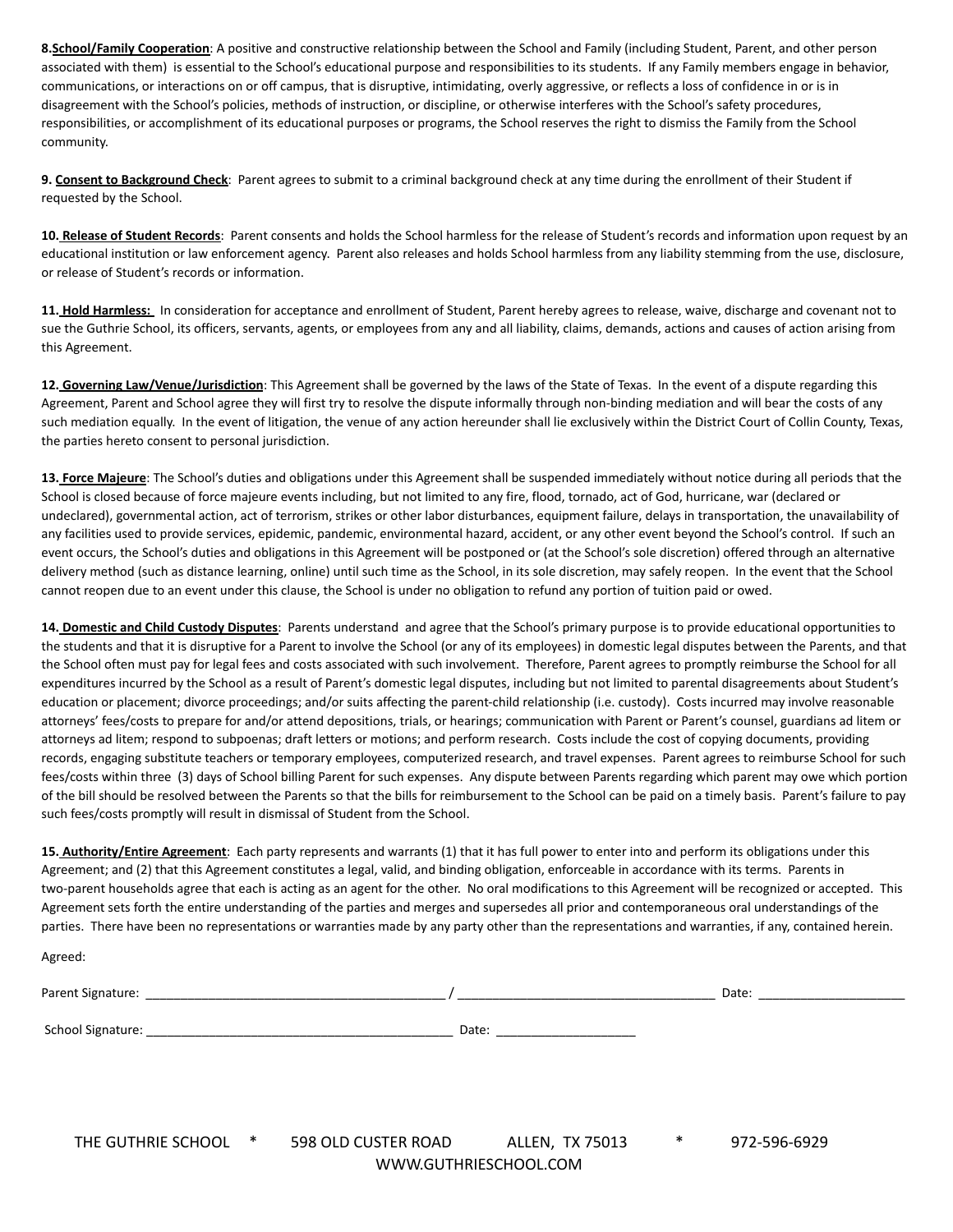## HEALTH AND MEDICAL

| Insurance Company            | <b>Phone Number</b> | Group Policy # |  |
|------------------------------|---------------------|----------------|--|
| Covered or Responsible Party | Doctor Name         | Doctor Phone   |  |
| Doctor's Address             | Preferred Hospital  |                |  |

### **IMPORTANT HEALTH INFORMATION- ALLERGIES**

Please list health conditions, allergies (food, drug, and reactions, etc.) and hospitalizations in the last 12 months. List any medications prescribed for long-term use. A written note signed and dated by a healthcare professional is required confirmation for food and/or drug allergies. If there are **none, please write N/A.**

\_\_\_\_\_\_\_\_\_\_\_\_\_\_\_\_\_\_\_\_\_\_\_\_\_\_\_\_\_\_\_\_\_\_\_\_\_\_\_ \_\_\_\_\_\_\_\_\_\_\_\_\_\_\_\_\_\_\_\_\_\_\_\_\_\_\_\_\_\_\_\_\_\_\_\_\_\_\_ \_\_\_\_\_\_\_\_\_\_\_\_\_\_\_\_\_\_\_\_\_\_\_\_\_\_\_\_\_\_\_\_\_\_\_\_\_\_\_

\_\_\_\_\_\_\_\_\_\_\_\_\_\_\_\_\_\_\_\_\_\_\_\_\_\_\_\_\_\_\_\_\_\_\_\_\_\_\_ \_\_\_\_\_\_\_\_\_\_\_\_\_\_\_\_\_\_\_\_\_\_\_\_\_\_\_\_\_\_\_\_\_\_\_\_\_\_\_ \_\_\_\_\_\_\_\_\_\_\_\_\_\_\_\_\_\_\_\_\_\_\_\_\_\_\_\_\_\_\_\_\_\_\_\_\_\_\_

### Medical Waiver

I certify that my child is in good physical health. I understand that I am responsible to pay for all emergency treatment expenses. I further understand that The Guthrie School has no provisions for expenses incurred carrying out emergency procedures and/or emergency transportation on behalf of participants. By signing this document, the parent and/or legal guardian releases The Guthrie School and all affiliated from any and all claims resulting from the injury of the above student(s) or the loss of property of the above named while participating in any activity connected with The Guthrie School.

I hereby release, discharge, indemnify, agree to hold harmless, and covenant not to sue The Guthrie School, its administrators, directors, volunteers, advertisers, owners, and lessees of premises on which activities are conducted, from any and all liability, claims, or demands arising from my child's participation in The Guthrie School programs. In case of emergency, I understand that The Guthrie School will make every reasonable effort to contact parents or emergency contacts. I hereby give The Guthrie School permission to secure a licensed healthcare practitioner to ensure proper treatment, including but not limited to: hospitalization, anesthetics, surgery, or injections of medication for my child.

I have read, understood, and agreed to the above statements.

| <b>Printed Name of Parent of Guardian</b> | <b>Signature of Parent or Guardian</b>                                      | <b>Date</b>             |
|-------------------------------------------|-----------------------------------------------------------------------------|-------------------------|
| Persons Approved for Pick Up              |                                                                             |                         |
| <b>Full Name</b>                          | Phone Number                                                                | Relationship to Student |
| <b>Full Name</b>                          | Phone Number                                                                | Relationship to Student |
| <b>Full Name</b>                          | Phone Number                                                                | Relationship to Student |
| THE CHITHDIE COHOOL<br>$\ast$             | $E_0$ $\Omega$ $D_1$ $D_2$ $E_1$ $E_2$ $D_3$ $D_4$ $D_5$<br>ALLENT TV 7E012 | $\ast$<br>072 EOG CO2O  |

THE GUTHRIE SCHOOL \* 598 OLD CUSTER ROAD ALLEN, TX 75013 \* 972-596-6929 WWW.GUTHRIESCHOOL.COM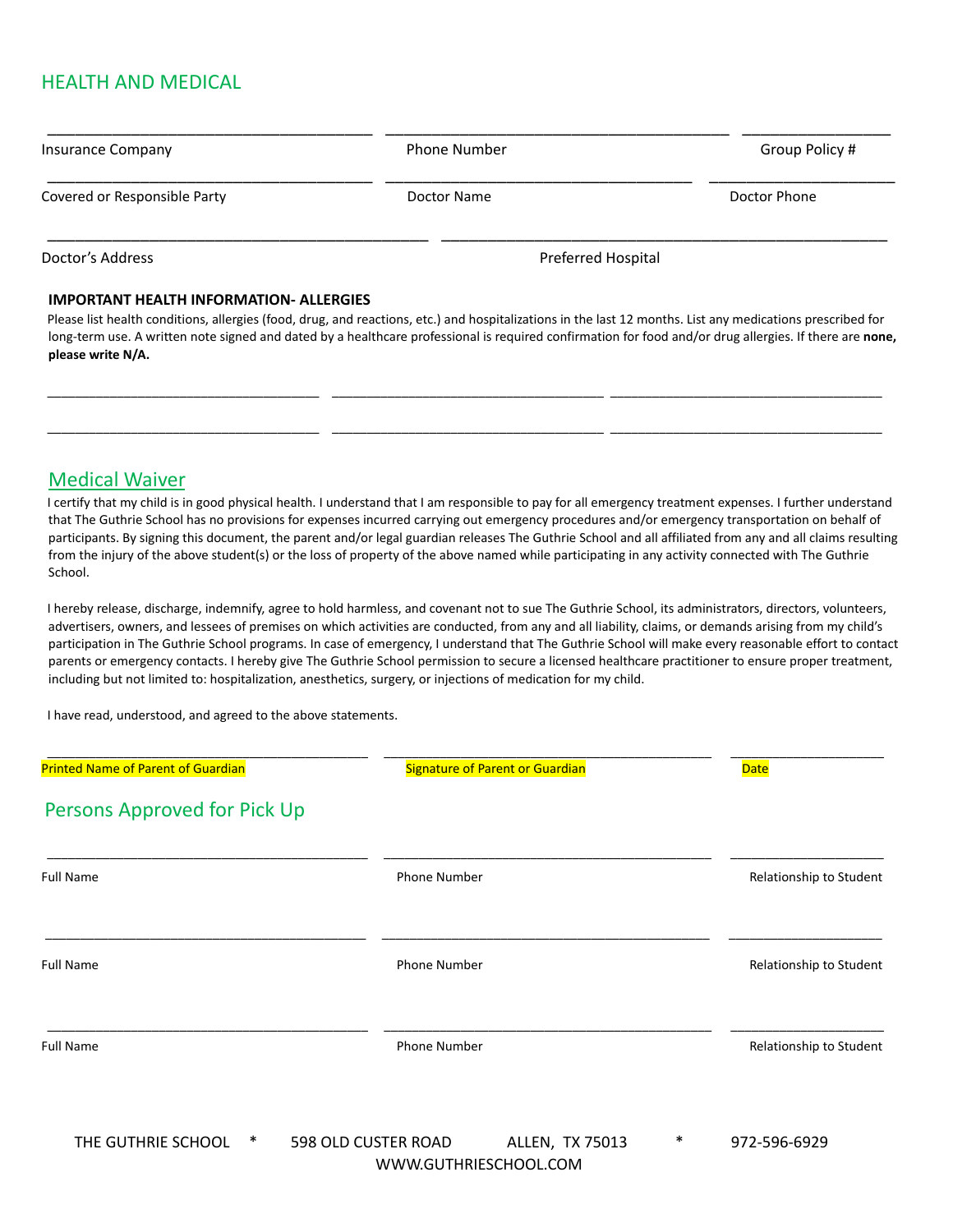## Health Admission Information

Dear Parent,

The state of Texas requires each student attending The Guthrie School or a Guthrie program to have 3 pieces of information on file at our main location, and these are needed for the child to be considered enrolled. This includes students in The Guthrie School, Guthrie EXTEND, Guthrie Enrichment, or Summer at Guthrie.

- **1. Current Immunization Record**
- **2. Hearing and Vision Screening**
	- a. **Public School Students**: see **Part 1** b. **Private School Students**: See **Part 2**
	- c. **The Guthrie School Students**: If this document is not on file by the date of admission, parents are required to pay for hearing and vision screening provided by The Guthrie School unless a student's age prohibits it. The screening will be done at The Guthrie School.
- 3. **Document of a Physical**: A written statement, from a licensed Healthcare Professional who has examined the child within the past year, indicating the child is able to take part in the program which he/she is enrolled.

#### REQUIRED INFORMATION FOR ALL STUDENTS

| Part 1<br>CHECK ALL THREE DOCUMENTS IF THE CHILD ATTENDS A PUBLIC SCHOOL. |                                                                                               |                    |
|---------------------------------------------------------------------------|-----------------------------------------------------------------------------------------------|--------------------|
| are current.<br>Vision and hearing screening are also on file.            | My child's IMMUNIZATION RECORD is on file at the school and all required immunizations and/or | tuberculosis tests |
| Documentation of a physical is on file.                                   |                                                                                               |                    |
| Part 2                                                                    | CHECK ALL THREE DOCUMENTS IF THE CHILD ATTENDS THE GUTHRIE SCHOOL OR ANOTHER PRIVATE SCHOOL.  |                    |
| are current and documentation has been provided to THE GUTHRIE SCHOOL.    | My child's IMMUNIZATION RECORD is on file at the school and all required immunizations and/or | tuberculosis tests |
| Vision and hearing screening are also on file AT THE GUTHRIE SCHOOL.      |                                                                                               |                    |
| Documentation of a physical is on file at THE GUTHRIE SCHOOL.             |                                                                                               |                    |
| <b>Signature of Parent or Legal Guardian</b>                              |                                                                                               | <b>Date</b>        |
|                                                                           |                                                                                               |                    |

| THE GUTHRIE SCHOOL | 598 OLD CUSTER ROAD   | ALLEN, TX 75013 | 972-596-6929 |
|--------------------|-----------------------|-----------------|--------------|
|                    | WWW.GUTHRIESCHOOL.COM |                 |              |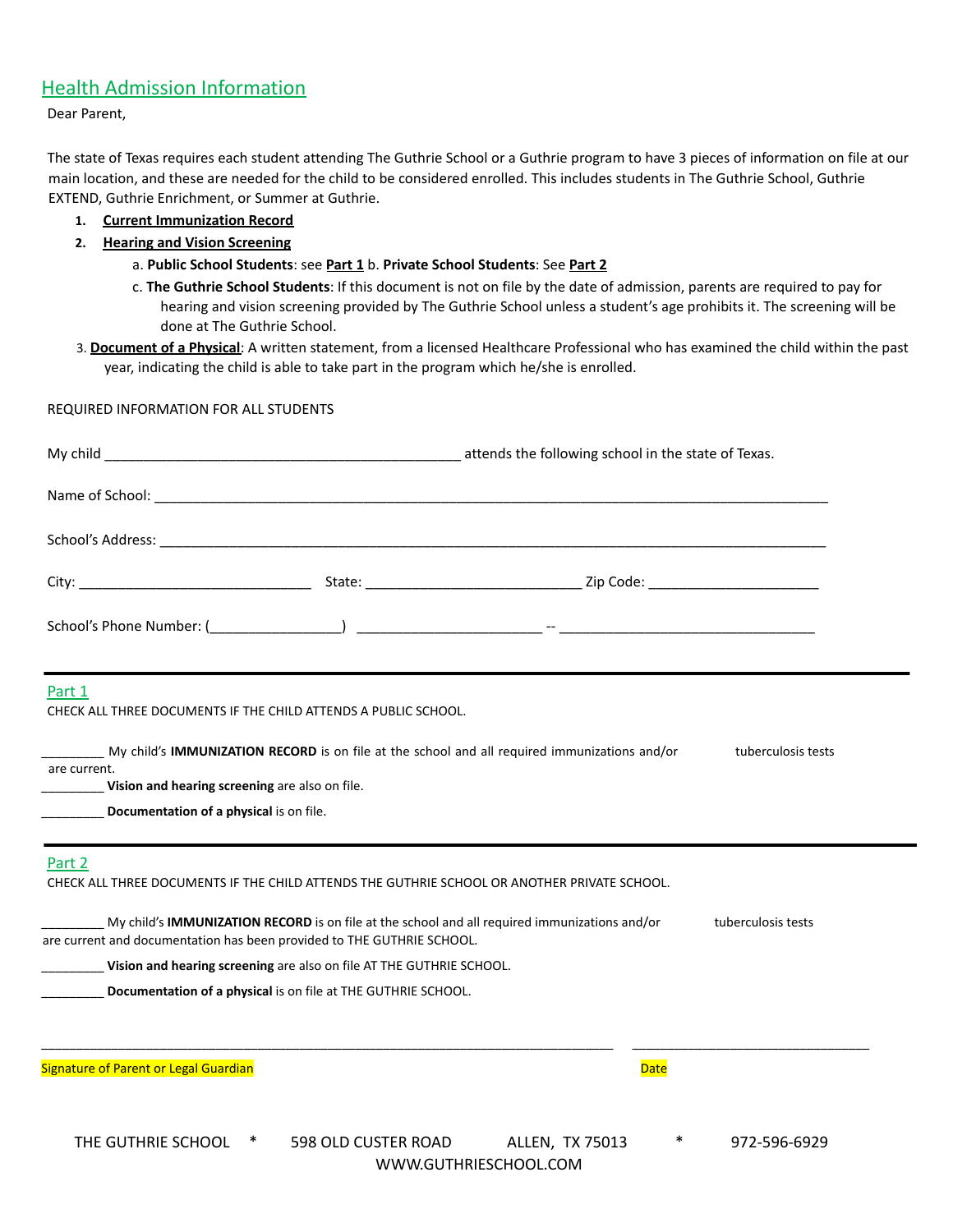## Policy and Procedures

For participation in our private school, it is required that parents registering their children review the following school policies. Parents must sign this agreement acknowledging understanding and acceptance of these terms.

**BEHAVIOR POLICY**: The Guthrie school reserves the right to discontinue services for behaviors that are disruptive, violent, or otherwise unsafe. Behaviors that disturb the operation of the school or pose a safety risk will result in dismissal. This policy covers the behavior of children as well as the behavior of parents and any related adults. All members of the Guthrie School community are expected to support a good learning environment, treat others with respect, treat all personal property with respect, and take personal responsibility for their actions.

HEALTH FORMS: Health forms must be current and on file before children are permitted to attend the Extend Program. The Guthrie School requires a signed immunization form as well as a school physical. Should any changes in a student's health occur, parents are responsible for providing an updated physical (completed by a Licensed Health Professional) to the school.

**ILLNESS**: Students must be fever and vomit free for **24-hours** before they will be permitted to attend the Extend Program. For illnesses resulting in absences in excess of two days, a doctor's note is required to return.

**FOOD & SNACKS:** Students may not bring candy, chewing gum, or junk foods. **The Guthrie School is nut and shell-fish free.**

#### **DRESS CODE-**

**Students**: Proper dress and decorum is expected of students at all times. Students are also required to wear appropriate under and outer-garments at all times.

**Enrichment and EXTEND**: Students attending Enrichment and EXTEND programs must be appropriately clothed for the activities in which they are participating. Clothes must be clean, well-fitting, and school appropriate. Students are responsible for bringing any changes of clothes that might be necessary as well as wearing any appropriate under/outer garments.

**PERSONAL POSSESSIONS**: Children are not permitted to bring toys, cell phones, iPods, iPads, or other items that may provide distraction during school. The Guthrie School is not responsible for lost or stolen goods.

**MEDICATIONS**: The Guthrie School is not responsible for administering any daily medications. Students with non-emergency medication needs will be considered on an individual basis. All medicines (inhalers, Epi pens, etc.) should be given to the office in the original container labeled with the child's first and last name. All medications must be current. In the event they expire, they will need to be replaced. Parents must complete a form for the office. A parent or guardian must "check-in" the medicine with an office administrator and may not send medicine to school in a child's backpack.

Child's Name: \_\_\_\_\_\_\_\_\_\_\_\_\_\_\_\_\_\_\_\_\_\_\_\_\_\_\_\_\_\_ Parent Signature: \_\_\_\_\_\_\_\_\_\_\_\_\_\_\_\_\_\_\_\_\_\_\_\_\_\_\_\_\_\_\_\_\_\_\_\_\_\_\_\_ Date: \_\_\_\_\_\_\_\_\_\_\_\_\_\_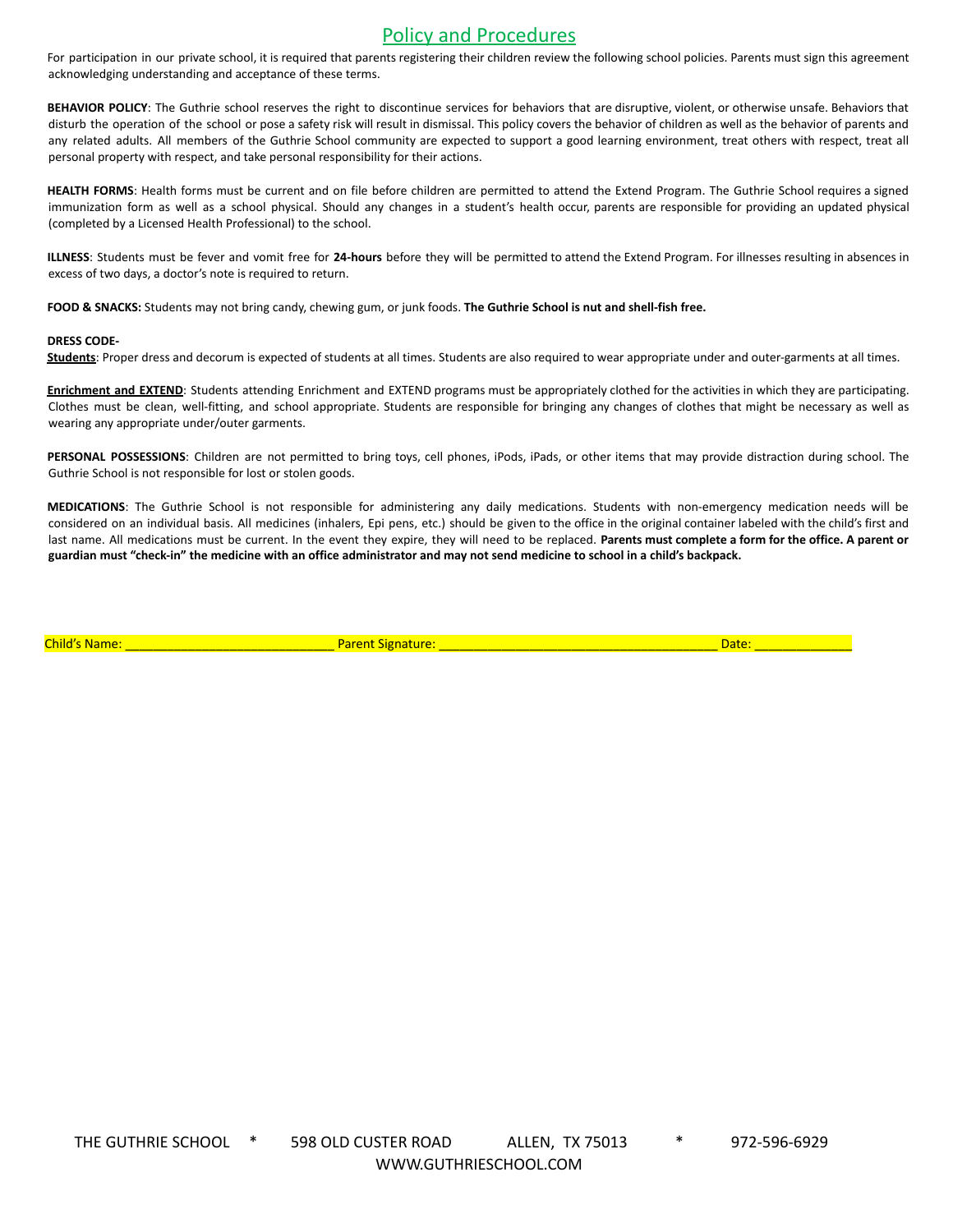#### Student Name:

- A. Discipline must be:
	- 1. Individualized and consistent for each child;
	- 2. Appropriate to the child's level of understanding, and;
	- 3. Directed toward teaching the child acceptable behavior and self-control.
- B. A caregiver may only use positive methods of discipline and guidance that encourage self-esteem, self-control, and self-direction, which include at least the following:
	- 1. Using praise and encouragement of good behavior instead of only focusing on unacceptable behavior.
	- 2. Reminding a child of behavior expectations daily by using clear, positive statements;
	- 3. Redirecting behavior using positive statements; and
	- 4. Using brief supervised separation or time out from the group, when appropriate for the child's age and development, which is limited to no more than one minute per year of the child's age.
- C. There must be no harsh, cruel, or unusual treatment of any child. The following types of discipline and guidance are prohibited:
	- 1. Corporal punishment or threats of corporal punishment;
	- 2. Punishment associated with food, naps, or toilet training;
	- 3. Pinching, shaking, or biting a child;
	- 4. Hitting a child with a hand or instrument;
	- 5. Putting anything in or on a child's mouth;
	- 6. Humiliating, ridiculing, rejecting, or yelling at a child;
	- 7. Subjecting a child to harsh, abusive, or profane language;
	- 8. Placing a child in a locked or dark room, bathroom, or closet with the door closed; and
	- 9. Requiring a child to remain silent or inactive for inappropriately long periods for the child's age.

*Texas Administrative Code, Title 40, Chapters 746 and 747, Subchapters L, Discipline and Guidance*

| Signature:                          | Date: |  |
|-------------------------------------|-------|--|
| <b>Check one Please:</b>            |       |  |
| Parent (Please print name here      |       |  |
| Employee / Caregiver                |       |  |
| Household member of child-care home |       |  |
|                                     |       |  |
|                                     |       |  |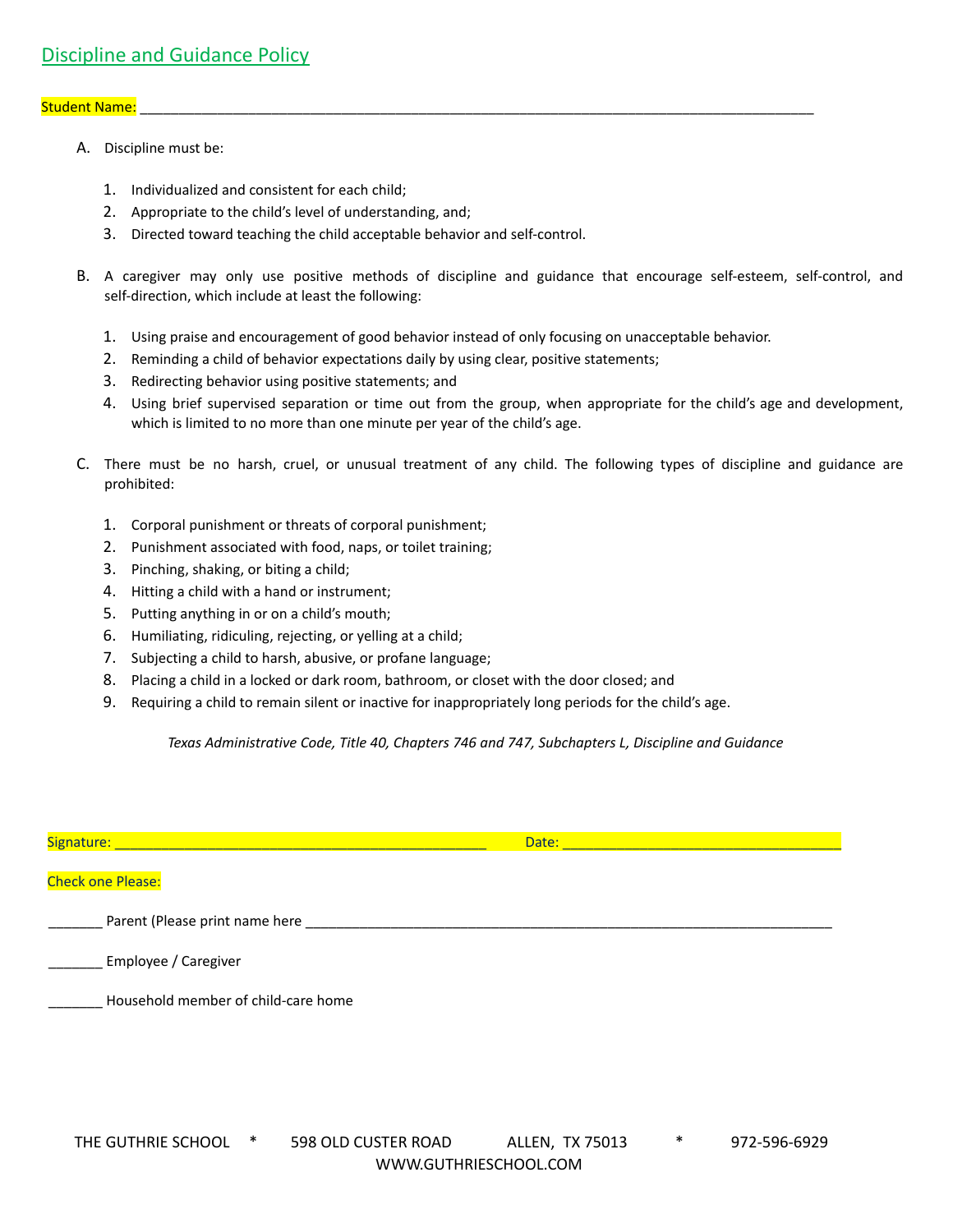## Transportation Release

#### **THIS IS A RELEASE OF LEGAL RIGHTS. PLEASE READ CAREFULLY BEFORE SIGNING.**

|    | t or legal guardian of<br>$\sim$ $\sim$ | ("my child")<br>$\sim$ $\sim$ |
|----|-----------------------------------------|-------------------------------|
| at |                                         |                               |

The Guthrie School. I give my express permission and consent for my child to travel to and from

(Name of School) to participate in its after-school extension program called EXTEND.

For and inconsideration of my child being provided transportation to and enrollment in the EXTEND program, I hereby freely and voluntarily without

duress, make the following agreements and representations:

- A. **MEDICAL INSURANCE:** I hereby represent and warrant that my child is and will be covered throughout the EXTEND program by a policy of comprehensive health and accident insurance that provides coverage for injuries and illnesses my child may sustain or experience during transportation to or from and/or during participation in the EXTEND program. Further, I RELEASE, WAIVE, DISCHARGE, and COVENANT NOT TO SUE, AND I AGREE TO HOLD HARMLESS The Guthrie School of all responsibility and liability for any injuries (including death), illnesses, claims, damages, charges, bills, and/or expenses I or my child may incur while being transported to or from the EXTEND Program. I represent that my child does not have any physical or mental condition that may require special medical attention or accommodation during transport to or from the EXTEND program.
- B. **TERMINATION FROM EXTEND:** If my child's conduct violates any policy or procedure of The Guthrie School, or is incompatible with interests, harmony, comfort, and welfare of other trip participants, I understand that my child may be immediately required to leave and end participation with and in the EXTEND program.
- C. **RELEASE:** For and in consideration of being included in the EXTEND program and transportation thereto, I hereby freely and voluntarily, without duress, execute this RELEASE under the following terms:
	- a. **GENERAL WAIVER AND RELEASE:** I release and forever discharge and hold harmless The Guthrie School and its affiliated organizations, directors, officers, employees (including drivers), agents, vendors, and their successors and assigns, from any and all liability, claims, and demands of whatever kinds or nature whatsoever, either in law or in equity, for damages to loss or destruction of property, including personal effects, or injury, sickness, or death that my child may suffer or for which I or my child may be liable to another person, which may now or hereinafter arise out of, result from, or In any way be connected with my child's transportation to or from and participation in the EXTEND program and related activities, whether such liability, claims, or demands result from transportation or otherwise.

I understand and acknowledge that this Release discharges The Guthrie School from any liability or claim against it with respect to bodily injury, personal injury, illness, death, monetary loss, or property damage that may result from my child's transportation to or from the EXTEND program.

- b. **MEDICAL TREATMENT:** I hereby release and forever discharge The Guthrie School from any claim whatsoever that arises or may hereafter arise on account of any medical, first-aid, and/or other health services rendered to my child in connection with an emergency or health problem during transportation by an employee, vendor, or contractor of The Guthrie School.
- c. **ASSUMPTION OF RISK:** I understand that The Guthrie School's provision of transportation to or from the EXTEND program may include activities and circumstances that may be hazardous to my child, including, but not limited to the transport itself, and other inherent dangers. I understand and agree to assume all of these risks, including the risk of my child.

I HEREBY EXPRESSLY AND SPECIFICALLY ASSUME THE RISK OF INJURY OR HARM TO MY CHILD IN THESE CIRCUMSTANCES AND RELEASE THE GUTHRIE SCHOOL FROM ALL LIABILITY FOR INJURY, ILLNESS, DEATH, MONETARY LOSS, OR PROPERTY DAMAGE RESULTING FROM SUCH CIRCUMSTANCES DURING MY CHILD'S TRANSPORTATION TO OR FROM AND PARTICIPATION IN THE EXTEND PROGRAM.

**d. INDEMNIFICATION:** I agree to indemnify and hold harmless The Guthrie School from any and all actions, causes of action, judgements, costs, expenses, claims or demands, of every kind and character (including reasonable attorney's fees) arising from the child's transportation to or from the extend program.

**In signing this document, I hereby acknowledge that I have carefully read this entire Assumption of Risk and Release For, that I understand its terms, that by signing it I am giving up substantial legal rights I might otherwise have, and that I agree to comply with all provisions of this Release. I have been given the opportunity to ask questions, have asked those questions, and have been satisfied with the responses. I have had the opportunity to confer with legal counsel of my own choosing. I understand the terms herein are not a mere recital; and that I have signed this document knowingly and as my own free act.**

**Date: \_\_\_\_\_\_\_\_\_\_\_\_\_\_\_\_\_\_\_\_\_\_\_\_\_\_\_\_\_\_\_\_**

**Name (printed): \_\_\_\_\_\_\_\_\_\_\_\_\_\_\_\_\_\_\_\_\_\_\_\_\_\_\_\_\_\_\_\_\_\_\_\_\_\_\_\_\_\_\_\_\_\_\_\_\_\_\_\_\_\_\_\_\_\_\_\_\_\_\_\_\_\_\_\_\_\_\_\_\_\_\_\_\_\_\_\_\_\_\_\_\_\_\_\_\_\_\_**

**Signature:**  $\blacksquare$